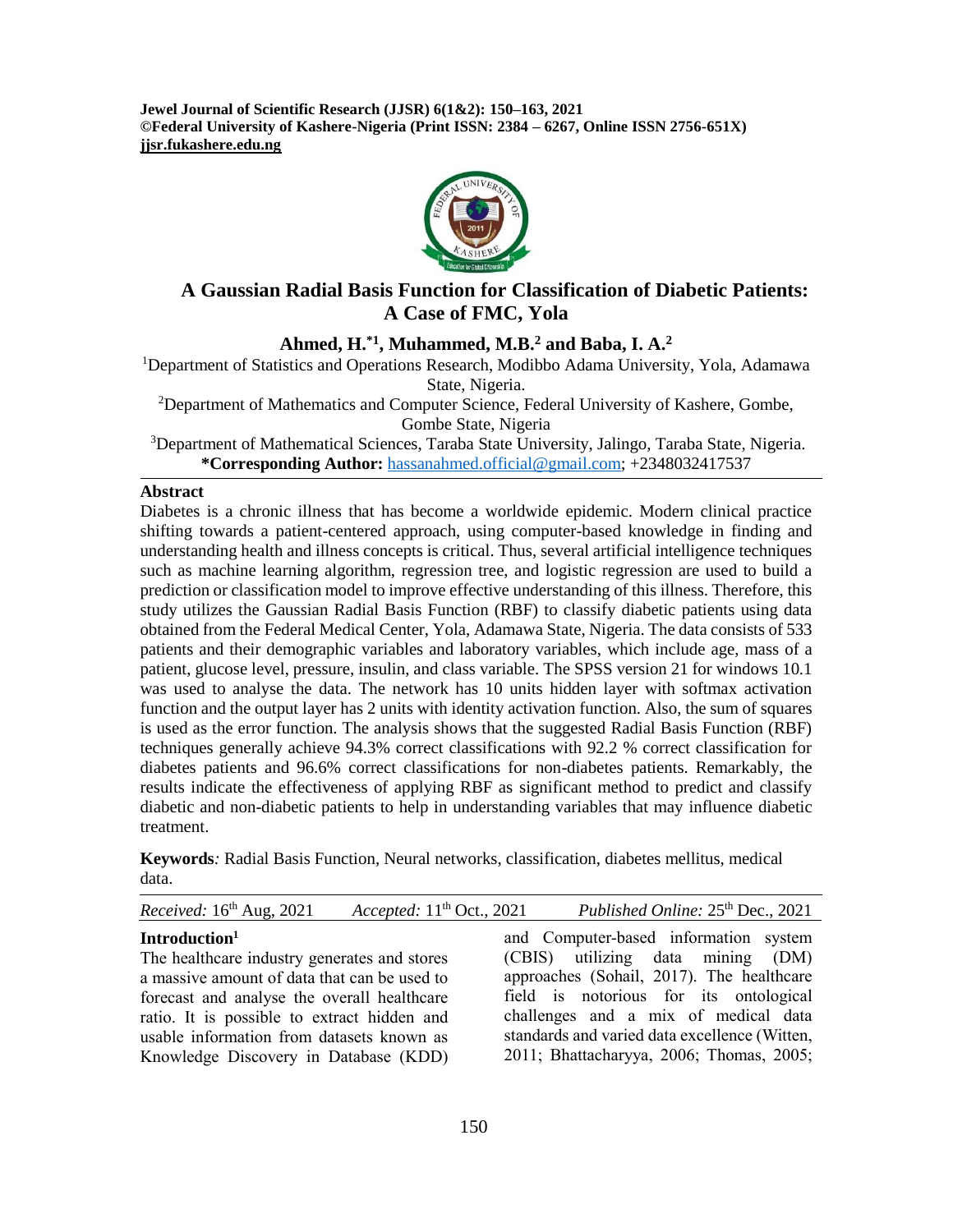Karegar, 2008). The modern clinical practice is undergoing a significance shift not just in terms of diagnosis and treatment, but also in terms of understanding health and illness concepts, moving away from diseaseoriented problem resolution, toward a patient-centered approach, with computeraided knowledge finding techniques playing a significant role (Chandamona, 2016).

Hypertension, diabetes, and coronary artery disease are currently the most common chronic health disorders in Sub-Saharan Africa (Haibinf, 2004). Infectious diseases such as HIV, tuberculosis (TB), and malaria are the leading causes of death in Sub-Saharan Africa (SSA); however, with increased international attention to these issues, treatment options are increasing and mortality rates are down (Haibinf, 2004); Joint United Nations program on (HIV/AIDS and WHO). Although, curing infectious diseases has resulted in greater life expectancy and an increase in the prevalence of noncommunicable diseases (Goodwin, 1997). Diabetes is a chronic illness that has become a worldwide epidemic. Traditional tribal groups' in developing countries are embracing a modern lifestyle while suffering chronic health problems associated with developed countries (Illayaraja, 2013). In SSA, the direct and indirect disease load surpasses the healthcare system's financial and human resources (Prather, 1997).

Hence, several artificial intelligence solutions such as machine learning algorithm, regression tree, and logistic regression are used to build a prediction or classification model to improve effective understanding of this illness. Therefore, the main aim of this research is to predict diabetes mellitus using the Gaussian RBF model, with network information, algorithm, confusion matrix, and ROC for validation. Thus, the study is presented as follows; section 2 discussed the literature review, section 3 covers the research methodology, section 4 discussed the results, and section 5 covers the discussion of the study and future work.

### **Literature Review**

A cross-domain knowledge is critical for

achieving practical results. The rapid advancement of healthcare automation has resulted in a massive amount of heterogeneous, both structured and unstructured data that may be studied and used for secondary purposes. While, the use of data mining in healthcare presents new issues that necessitate the use of specific methods, tools, and methodologies. To classify, cluster, and find hidden patterns in data, a variety of algorithms have been implemented. However, domain-specific challenges in healthcare are still being worked out. As Thomas (2005) and Syed (2002) discussed it, some particular problems shall be resolved to successfully apply data mining methods. Accordingly, the data mining applications are sub-optimal or impossible to achieve without resolving depersonalization, multi-relational, media data pre-processing, clinical data heterogeneity, and quality concerns.

Interestingly, a neural-network (NN) is a classification algorithm in the field of artificial intelligence (AI). Artificial Neural Networks (ANN) is a very powerful tool with the capability of pattern recognition (Russell and Norvig, 2003). ANN were designed to model the functioning of human brain. The linear classifiers separate objects by the value of a linear combination of their features. The feature of an object is represented by a vector. A weight vector is another vector to be trained with known observations. Although, there are several algorithms that are used to address such problems, such as support vector machines (SVM), multi-layer perceptron (MLP), and the radial basis function (RBF).

For example, Sisodia and Sisodia (2018) explore how to predict diabetes using three different classifiers: Naive Bayes (NB), Support vector machine (SVM), and Decision tree (DT), which performed on Pima Indian Diabetes Database (PIDD). The results indicate that Nave Bayes outperformed the other three algorithms with an accuracy of 76.30%. Also, Ambilwade and Manza, (2016) applied the function of the Fuzzy Inference System (FIS) and Multilayer Perceptron (MLP) in forecasting the risk of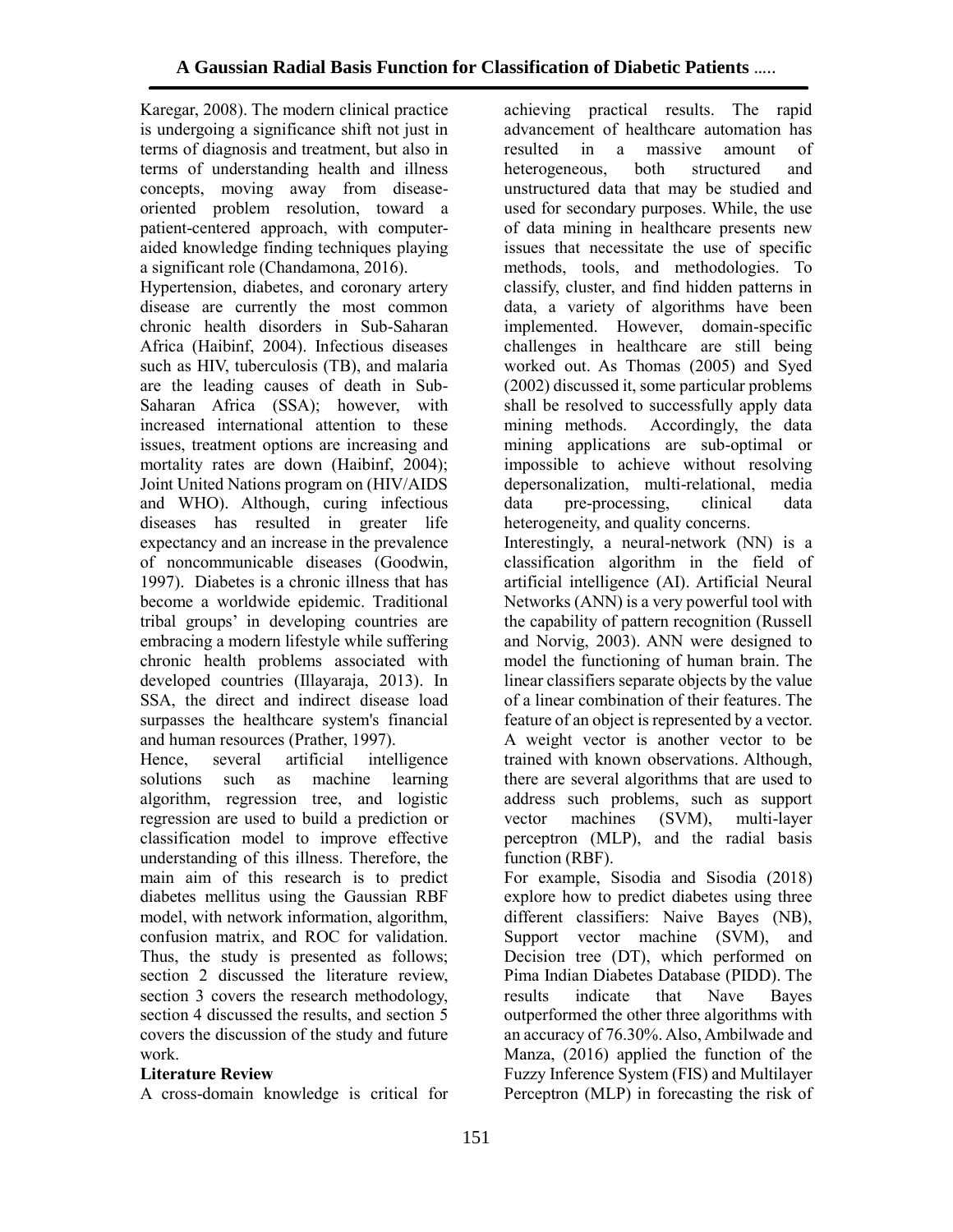prediabetes and Type-2 diabetes using blood glucose levels. The experiment is conducted on 385 patient datasets on Matlab. In addition, Wang *et al.* (2019) explore diabetic mellitus prediction analysis in the context of imbalanced data with missing values. The study employed Naive Bayes to normalise the data by accounting for missing values, while the prediction is performed using the Random Forest (RF), by using PIDD database (Wang *et al.*, 2019).

Moreover, Sarwar et al., 2018) conducted a comparative research of diabetes mellitus prediction using several machine learning algorithms and also analyse numerous statistical indicators on PIDD dataset. Accordingly, five classifiers were utilised for predictive analysis: logistic regression (LR), k-Nearest Neighbor (KNN), support vector machine (SVM), random forest (RF), and decision tree. The SVM and KNN produce superior outcomes. To determine the model's effectiveness, the study divide the dataset in half, using 70% of the data as a training set and 30% as a test set. Similarly, Perveen et al., (2018) explore the importance of metabolic syndrome (MetS) as a risk factor for diabetes development. A logistic regression was used to identify the MetS that are associated with type 2 diabetes. Likewise, the study utilised Naive Bayes, Decision Tree, and J48 classifiers to do predictive analysis which shows that the Nave Bayes has 79% mean accuracy.

The Radial Basis Function (RBF), proposed by Broomhead and Lowe in 1988, is arose from the need to precisely interpolate a series of data points in a multidimensional space (Powell, 1987). The RBF falls under the category of functional link nets (Klaseen and Pao, 1990), the Green's functions of the Gram's operator associated with the stabilizer. Hence, the RBF network architecture is identical to that of the classical regularization network (Poggio and Girosi, 1990). An RBF network is created if the stabilizer has radial symmetry. The regularization network has three desirable qualities from the standpoint of approximation theory (Poggio et. al (1990); Klassen *et. al*, 1990).

Initially, RBFs were developed as a supervised technique for classification and regression applications (Amirian and Schwenker, 2020). Broomhead and Lowe advocated selecting the cluster centres either randomly or uniformly from the training samples and then maximising the output weights via a pseudo-inverse analytic solution (Broomhead and Lowe, 1988). RBFs can be trained in a single phase by randomly initialising the cluster centres and only training the output weights. Two-phase RBF training employs a variety of techniques for initialising the cluster centres and maximising the output weights. Since 1988, research has utilised both supervised and unsupervised methods to establish the centres. To establish these cluster centres, Moody and Darken presented an unsupervised approach (Moody and Darken, 1989), while Schwenker et al. proposed supervised vector quantization (Schwenker *et al*., 1994). Before training the output weights, Kubat (1998) and Schwenker and Dietrich (2000) used decision trees to independently locate centres. Finally, Schwenker et al. developed a third step for optimising the complete RBF network end-to-end via gradient descent, including output weights, cluster centre, and activation function parameters (Schwenker *et al*., 2001). Numerous applications and implementations have prompted the application of several activation functions for RBFs in the literature (Amirian and Schwenker, 2020; Stoffel *et al*.,

2020). The Gaussian function is the kernel that is favoured when data are modelled using a multivariate Gaussian distribution (Broomhead and Lowe, 1988). Apart from mature basic research, RBFs have been deployed to a wide variety of pattern classification and regression applications in recent years (Amirian and Schwenker, 2020). Nicodemou *et al*. (2020) used RBF networks to estimate three-dimensional hand poses (Nicodemou *et al*., 2020), Dehghan and Mohammadi (2014) used RBFs to approximate the numerical solution of Fokker-Planck differential equations, Li et al. (2019) used sparse multiscale RBFs to detect seizures in EEG signals, and Zhao et al.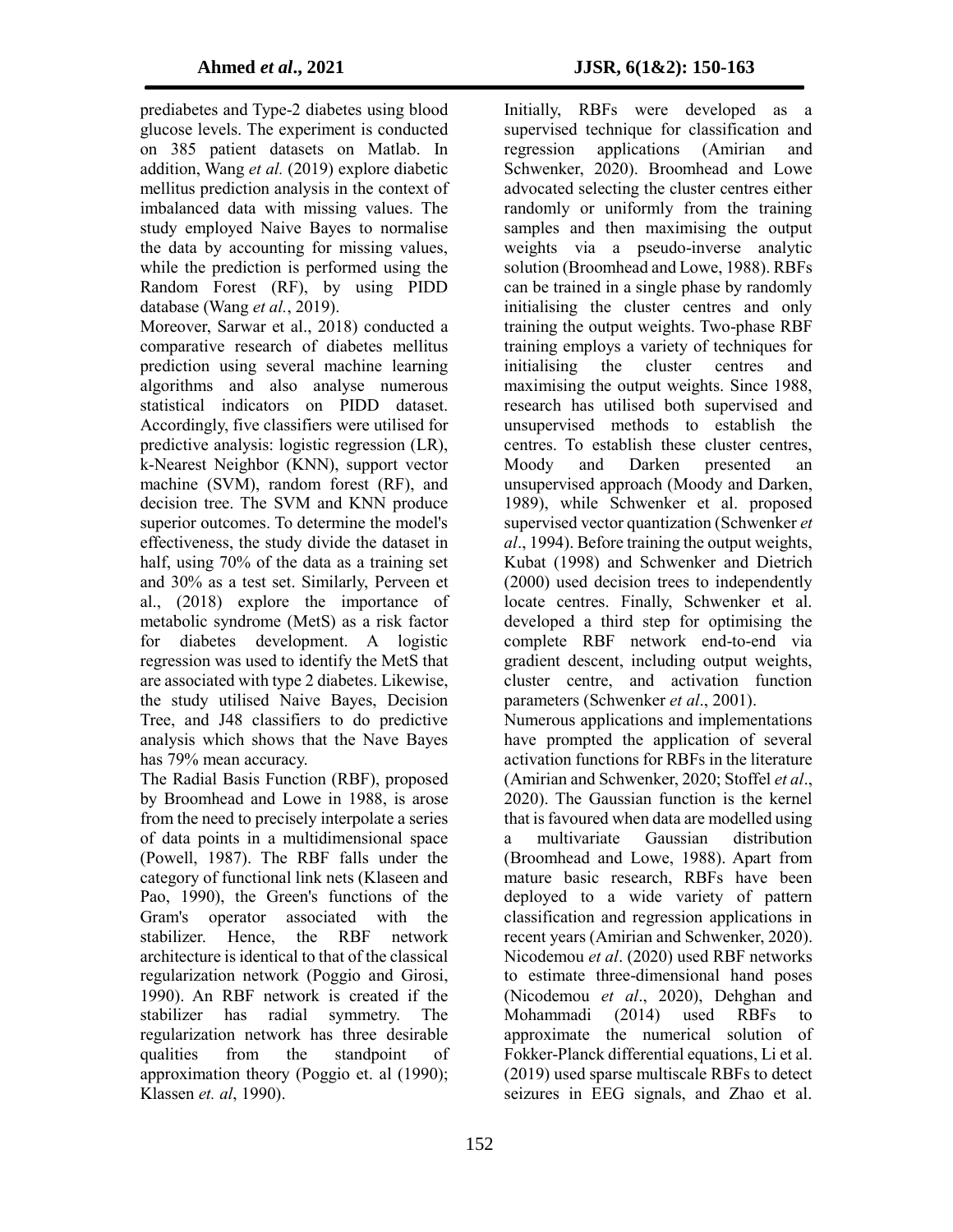(2019) predicted interfacial interactions using RBFs. RBFs are used to train models for classification and regression in the quantification of discrete and continuous pain application (Amirian *et al*., 2016).

RBFs have also been applied to computer vision and image classification problems. Friedhelm et al. classified hand-written digits using raw photos as feature vectors (Schwenker et al., 2001). Er et al. used principle component analysis (PCA) to extract features from facial photos and then processed these features using Fisher's linear discriminant (FLD) technique before classifying the patterns using RBFs (Er et al., 2002). Interestingly, the success of recent technological solutions has resulted in a paradigm shift toward automated AI application and representation learning using neutral networks. Given a sufficient number of RBF unit which can estimate any multivariate continuous function on a compact domain to arbitrary precision; it possesses the best approximation property since the unknown coefficients are linear. To our knowledge, this is among the very few studies that RBFs have been integrated into current prediction model in health domain.

### **Model and Analysis**

Between  $1<sup>st</sup>$  August, 2016 to  $31<sup>st</sup>$  October, 2017, a total of five hundred and fifty-three (553) women were tested for diabetes at FMC, Yola. Three hundred and six were diabetic while two hundred and forty-seven were non-diabetic. The data collected was from records of patients at FMC, YOLA.

Observation with missing data were dropped from the analysis. The final dataset consists of 553 subjects, described by several clinical characteristics.

The classification task consists of predicting whether a patient would test positive for diabetes. The class labels of the data are 1 for diabetes and 0 otherwise. There are 6 predictor variables for 553 patients.

The data set have the following numeric attributes and they are:

1. "glucose": Plasma glucose concentration 2 hours in an oral glucose tolerance test.

2. "pressure": Diastolic blood pressure (mm Hg).

3. "insulin": 2-Hour serum insulin (mu  $U/ml$ ).

4. "mass": Body mass index (weight in kg/(height in meters).

5. "age": Age in years.

6. Class variable (0 or 1). The Class variable (6) is treated as 0 (false), 1 (true – tested positive for diabetes).

## **Radial Basis Function**

The Radial Basis Function (RBF) network is a three-layer  $(I1-I2-I3)$  feedforward neural network, as shown in Figure [1.](https://www.hindawi.com/journals/isrn/2012/324194/fig1/) Each node in the hidden layer uses a radial basis function (RBF), denoted  $(r)$ , as its nonlinear activation function. The hidden layer performs a nonlinear transform of the input, and the output layer is a linear combiner mapping the nonlinearity into a new space. Usually, the same RBF is applied on all nodes; that is, the RBF nodes have the nonlinearity  $\Phi_i(\vec{x}) =$  $\Phi(\vec{x} - \vec{c}_i)$   $i = 1, ..., J_2$  where  $\vec{c}_i$  is the prototype or center of the *i*th node and  $\phi(\vec{x})$ is an RBF. The biases of the output layer neurons can be modeled by an additional neuron in the hidden layer, which has a constant activation function  $\Phi_0(r)=1$ . The RBF network achieves a global optimal solution to the adjustable weights in the minimum mean square error (MSE) sense by using the linear optimization method.

The RBF network has its origin in performing exact interpolation of a set of data points in a multidimensional space (Powell, 1987). It can be considered one type of functional link nets (Klaseen and Pao, 1990). It has a network architecture similar to the classical regularization network (Klaseen and Pao, 1990), where the basic functions are the Green's functions of the Gram's operator associated with the stabilizer. If the stabilizer exhibits radial symmetry, an RBF network is obtained. From the viewpoint of approximation theory, the regularization network has three desirable properties (Powell, 1990) It can approximate any multivariate continuous function on a compact domain to an arbitrary accuracy, given a sufficient number of units; it has the best approximation property since the unknown coefficients are linear. The solution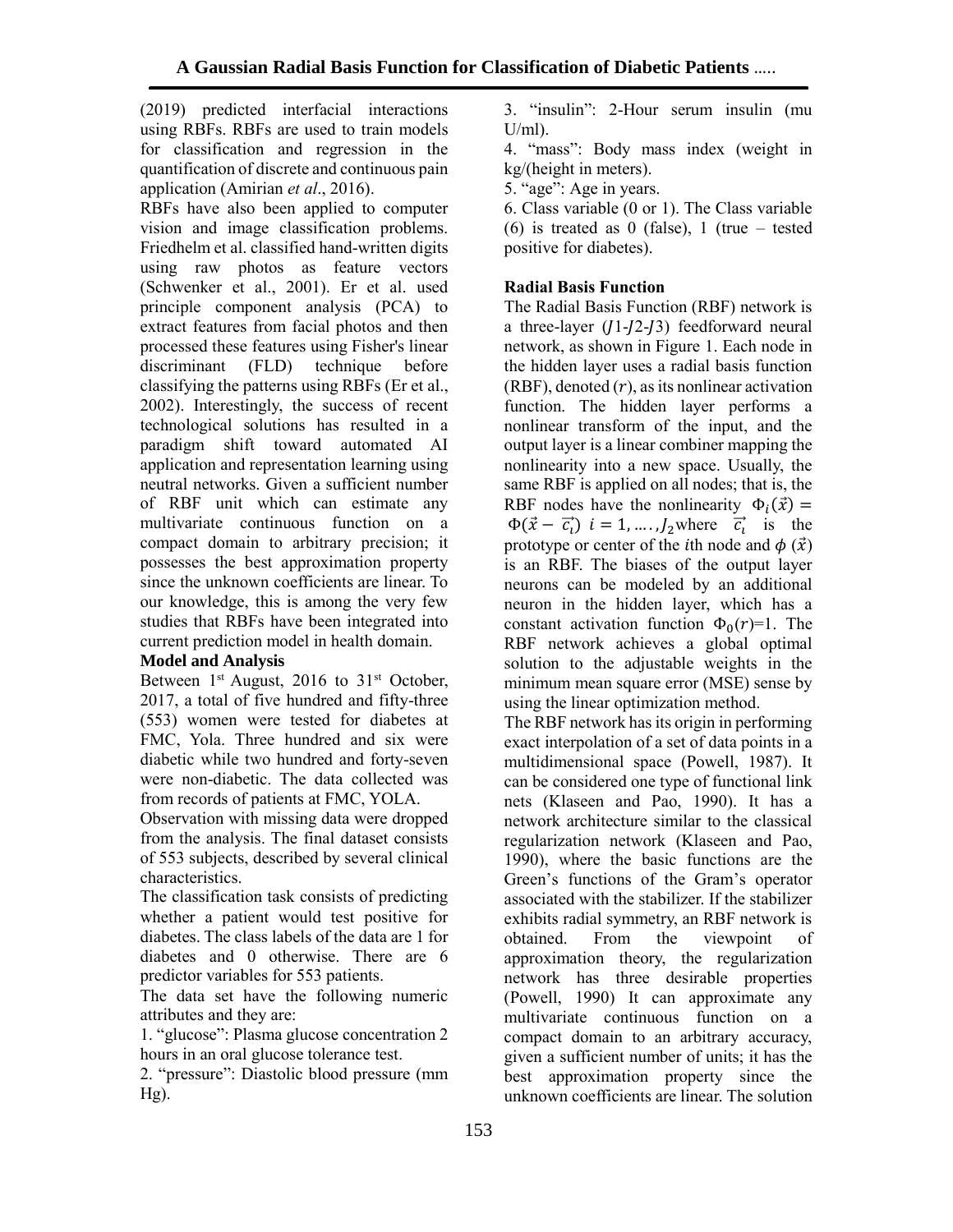is optimal by minimizing a functional containing a regularization term.

In pattern classification applications the Gaussian function is preferred (Brown *et. al*., 1993). Mixtures of Gaussians have been considered in various scientific fields. The Gaussian activation function for RBF networks is given by:

$$
\varphi_j(\mathbf{X}) = \exp\left[-\left(\mathbf{X} - \boldsymbol{\mu}_j\right)^T \boldsymbol{\Sigma}_j^{-1} \left(\mathbf{X} - \boldsymbol{\mu}_j\right)\right] \tag{1}
$$

for  $j = 1, ..., L$  where **X** is the input feature vector, L is the number of hidden units,  $\mu_i$ and  $\Sigma_i$  are the mean and the covariance matrix of the jth Gaussian function. In certain approaches a polynomial term is added to the expression (1) as in (Girosi *et. al*, 1990) while in others the Gaussian function is normalized to the sum of all the Gaussian components as in the Gaussian-mixtures estimation (Micchelli, 1986).

Geometrically, a radial basis function represents a bump in the multidimensional space, whose dimension is given by the number of entries. The mean vector  $\mu_j$  represent the location, while  $\Sigma_j$  models the shape of the activation function. Statistically,

an activation function models a probability density function where  $\mu_j$  and  $\Sigma_j$  represent the first and second order statistics.

The output layer implements a weighted sum of hidden-unit outputs:

$$
\psi_{k}(\mathbf{X}) = \sum_{j=1}^{L} \lambda_{jk} \phi_{j}(\mathbf{X})
$$
\n(2)

for  $k = 1, ..., M$  where  $\lambda_{ijk}$  are the output weights, each corresponding to the connection between a hidden unit and an output unit and M represent the number of output units. The weights  $\lambda_{ijk}$  show the contribution of a hidden unit to the respective output unit. In a classification problem if  $\lambda_{ijk} > 0$  the activation field of the hidden unit j is contained in the activation field of the output unit k. In pattern classification applications, the output of the radial basis function is limited to the interval  $(0,1)$  by a sigmoidal function:

$$
Y_k(\mathbf{X}) = \frac{1}{1 + \exp[-\psi_k(\mathbf{X})]}
$$
(3)

For  $k = 1, ..., M$ .



Figure 1: Architecture of the RBF network. The input, hidden, and output layers have  $11$ ,  $12$ , and *J*3 neurons, respectively.  $\phi_0(\bar{x}) = 1$  corresponds to the bias in the output layer, while  $\phi_0(\bar{x})$  's denotes the nonlinearity at the hidden nodes.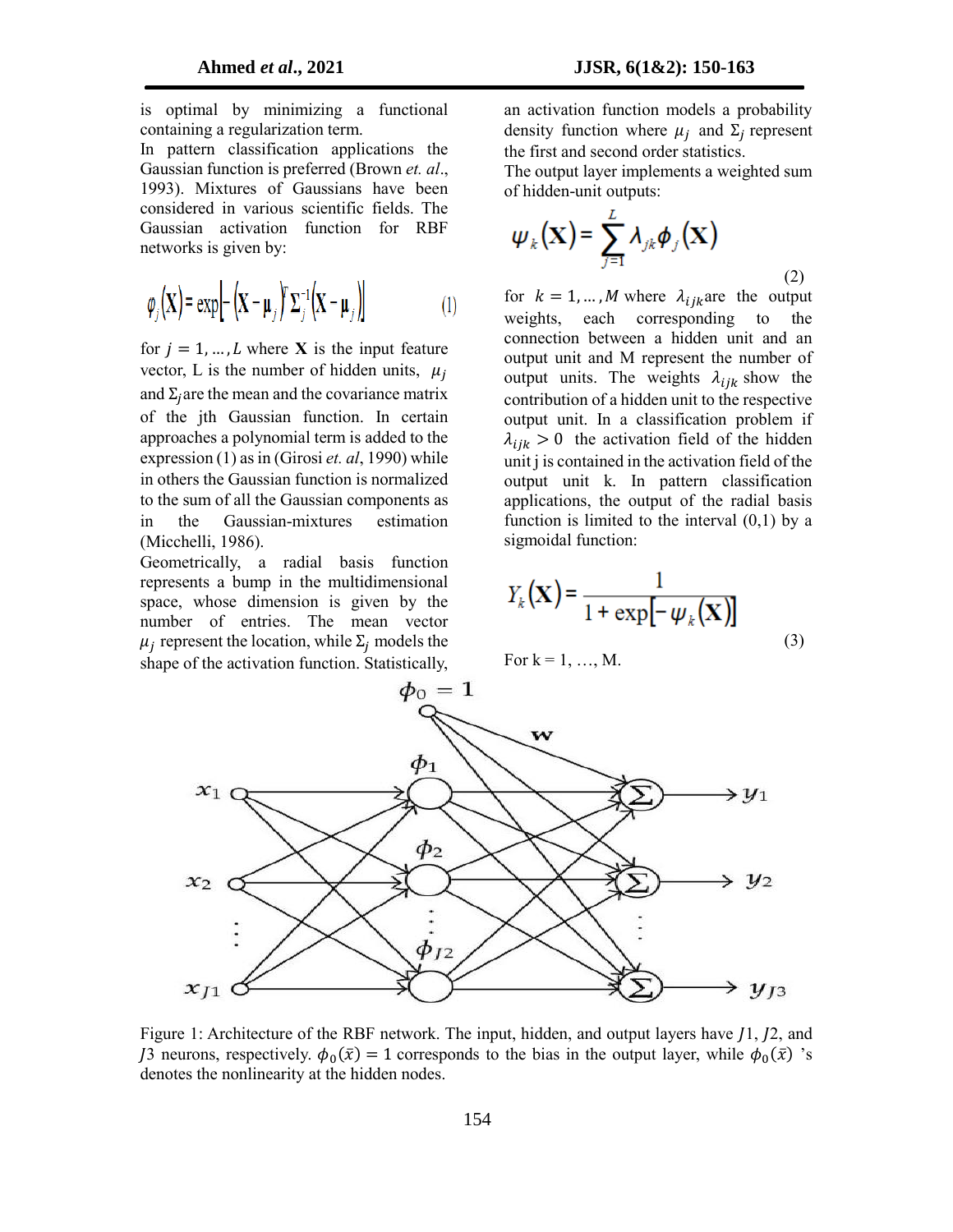### **Training algorithm.**

By means of training, the neural network models the underlying function of a certain mapping. In order to model such a mapping we have to find the network weights and topology. There are two categories of training algorithms: supervised and unsupervised. RBF networks are used mainly in supervised applications. In a supervised application, we are provided with a set of data samples called training set for which the corresponding network.

Outputs are known. In this case the network parameters are found such that they minimize a cost function:

$$
\min \sum_{i=1}^{Q} (\mathbf{Y}_{k}(\mathbf{X}_{i}) - \mathbf{F}_{k}(\mathbf{X}_{i}))^{T} (\mathbf{Y}_{k}(\mathbf{X}_{i}) - \mathbf{F}_{k}(\mathbf{X}_{i}))
$$
\n(4)

where Q is the total number of vectors from the training set,  $Y_k(X_i)$  denotes the RBF output vector and  $F_k(X_i)$  represents the output vector associated with a data sample  $X_i$  from the training set.

Orthogonal least squares using Gram-Schmidt algorithm is proposed in (Lowe, 1995). An adaptive training algorithm for minimizing a given cost function is a gradient descend algorithm. Backpropagation adapts iteratively the network weights considering the derivatives of the cost function (2) with respect to those weights (Broomhead and Lowe, 1988). Expectation-maximization algorithm using a gradient descent algorithm for modeling the input-output distributions is employed. Backpropagation algorithm may require several iterations and can get stuck into a local minimum of the cost function (2). Clustering algorithms as k-means, or learning vector quantization have been employed for finding the hidden unit parameters in (Girona, 1990). The centers of the radial basis functions are initialized randomly. This algorithm is on-line and its first stage is unsupervised. For a given data sample Xi, the algorithm adapts its closest center:

$$
\|\mathbf{X}_{i} - \hat{\boldsymbol{\mu}}_{j}\| = \min_{k=1}^{L} \|\mathbf{X}_{i} - \hat{\boldsymbol{\mu}}_{k}\|
$$
\n(5)

The Euclidean distance denoted by ||. || can be replaced with the Mahalanobis distance (Powell, 1990). In this situation we use the

covariance matrix in the computation of the distance. In order to avoid the singularity of the covariance matrix a sufficient large number of data samples must be considered for the covariance matrix calculation used in the Mahalanobis distance. The center is updated as follows:

$$
\hat{\mu}_j = \hat{\mu}_j + \eta (\mathbf{X}_i - \hat{\mu}_j) \tag{6}
$$

where η is the training rate. For a minimal output variance, the training rate is equal to the inverse of the total number of data samples associated to that hidden unit. In this case the center corresponds to the classical first order statistical estimation. Similarly, second order statistical estimation can be employed for the covariance matrix. The output weights are evaluated in a second stage by means of Least Mean Square estimation. Outliers and data overlapping may cause bias in the parameter estimation. The objective of this work is to evaluate the implementation and performance of Gaussian RBF in order to predict the presence of diabetes in a collected data from Federal Medical Center, Yola, Adamawa State, Nigeria. This paper describes how these techniques have been applied to the data and presents an analysis with classification, modelling, confusion matrix, network architecture, input, hidden and output layer of the RBF on SPSS version 21 for windows 10.2. The results are reported and discussed according to this technique.

### **Analysis and Discussion**

Gaussian RBF was applied. In RBF, the Input layer has 5 factors with 315 units excluding the bias unit as seen from Table 1. The hidden layer has 10 units excluding the bias unit. The SoftMax was the activation function in the hidden layer. The output layer has 1 dependent variable which is 'class', with 2 units. Identity was the activation function. Sum of squares was the error function used.

368 cases were used in the training sample. the network weights that corresponded to the lowest mean squared error on the validation set were used for evaluation on the test data. The training sample had 368 data points that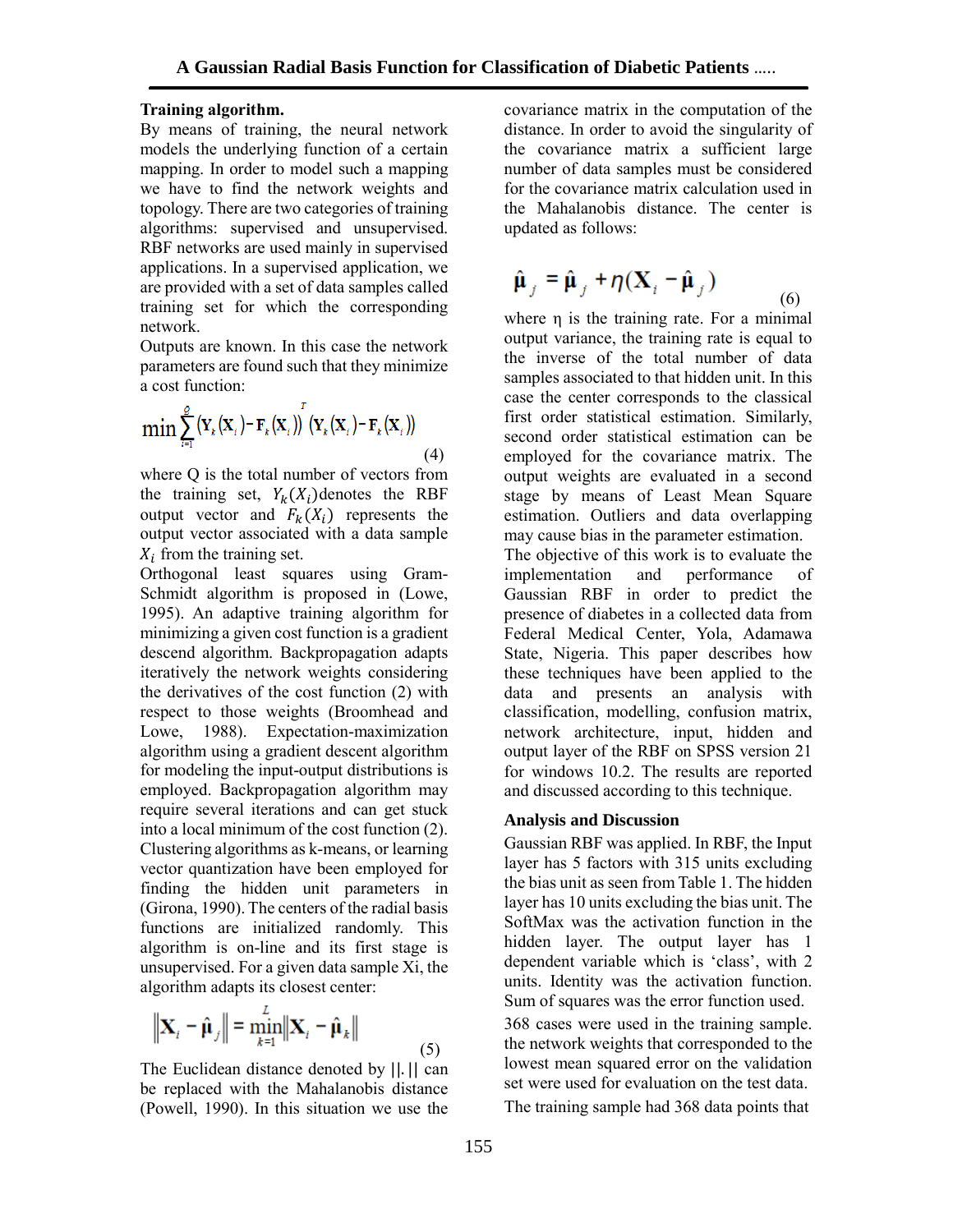is about 67.6 % of the data while the testing sample had 176 data points which is 32.4% of the data. There were a total of 544 data point and 9 excluded cases. It can be seen from Table 2 that the training

data set 5.7% of in accurate prediction with 0.36 seconds taken to train the network. Also, the Testing data had 20.5% percentage of in correct classification with a Sum of Squares error of 24.351.

| Input Layer                               | Factors                              |                            | $\mathbf{1}$   |                | Glucose         |  |
|-------------------------------------------|--------------------------------------|----------------------------|----------------|----------------|-----------------|--|
|                                           |                                      |                            | $\overline{c}$ |                | Pressure        |  |
|                                           |                                      |                            | 3              |                | Insulin         |  |
|                                           |                                      |                            | $\overline{4}$ |                | Age             |  |
|                                           |                                      |                            | 5              |                | Weight          |  |
|                                           |                                      | Number of Units            |                |                | 315             |  |
| Hidden Layer                              | Number of Units                      |                            |                |                | 10 <sup>a</sup> |  |
|                                           |                                      | <b>Activation Function</b> |                |                | Softmax         |  |
| Output Layer                              |                                      | Dependent Variables        | $\mathbf{1}$   |                | Class           |  |
|                                           |                                      | Number of Units            |                | $\overline{2}$ |                 |  |
|                                           |                                      | <b>Activation Function</b> |                |                | Identity        |  |
|                                           |                                      | <b>Error Function</b>      |                |                | Sum of Squares  |  |
| <b>Table 2: Model Summary</b><br>Training | Sum of Squares Error                 |                            |                | 25.740         |                 |  |
|                                           | <b>Percent Incorrect Predictions</b> |                            |                | 5.7%           |                 |  |
|                                           | <b>Training Time</b>                 |                            | 0:00:36.94     |                |                 |  |
|                                           |                                      |                            |                |                |                 |  |
| Testing                                   | Sum of Squares Error                 |                            |                | 24.351         |                 |  |
|                                           | <b>Percent Incorrect Predictions</b> |                            |                | 20.5%          |                 |  |
| <b>Table 3: Descriptive Statistics</b>    |                                      |                            |                |                |                 |  |
|                                           | N                                    | Minimum                    | Maximum        | Mean           | Std. Deviation  |  |
| Glucose                                   | 553                                  | $\overline{4}$             | 9              | 6.52           | 1.476           |  |
| Pressure                                  | 553                                  | 80                         | 120            | 100.37         | 11.991          |  |
| Insulin                                   | 553                                  | 16                         | 166            | 92.01          | 43.860          |  |
| Age                                       | 553                                  | 21                         | 50             | 35.68          | 8.729           |  |
| Weight                                    | 553                                  | 60                         | 110            | 85.14          | 14.312          |  |
| Valid N (listwise)                        | 553                                  |                            |                |                |                 |  |

### **Table 4: Confusion Matrix for classification**

|          |                        | Predicted |       |                       |
|----------|------------------------|-----------|-------|-----------------------|
| Sample   | Observed               |           |       | Percentage of Correct |
| Training | O                      | 170       | 6     | 96.6%                 |
|          |                        | 15        | 177   | 92.2%                 |
|          | <b>Overall Percent</b> | 50.3%     | 49.7% | 94.3%                 |
| Testing  | O                      | 51        | 14    | 78.5%                 |
|          |                        | 22        | 89    | 80.2%                 |
|          | <b>Overall Percent</b> | 41.5%     | 58.5% | 79.5%                 |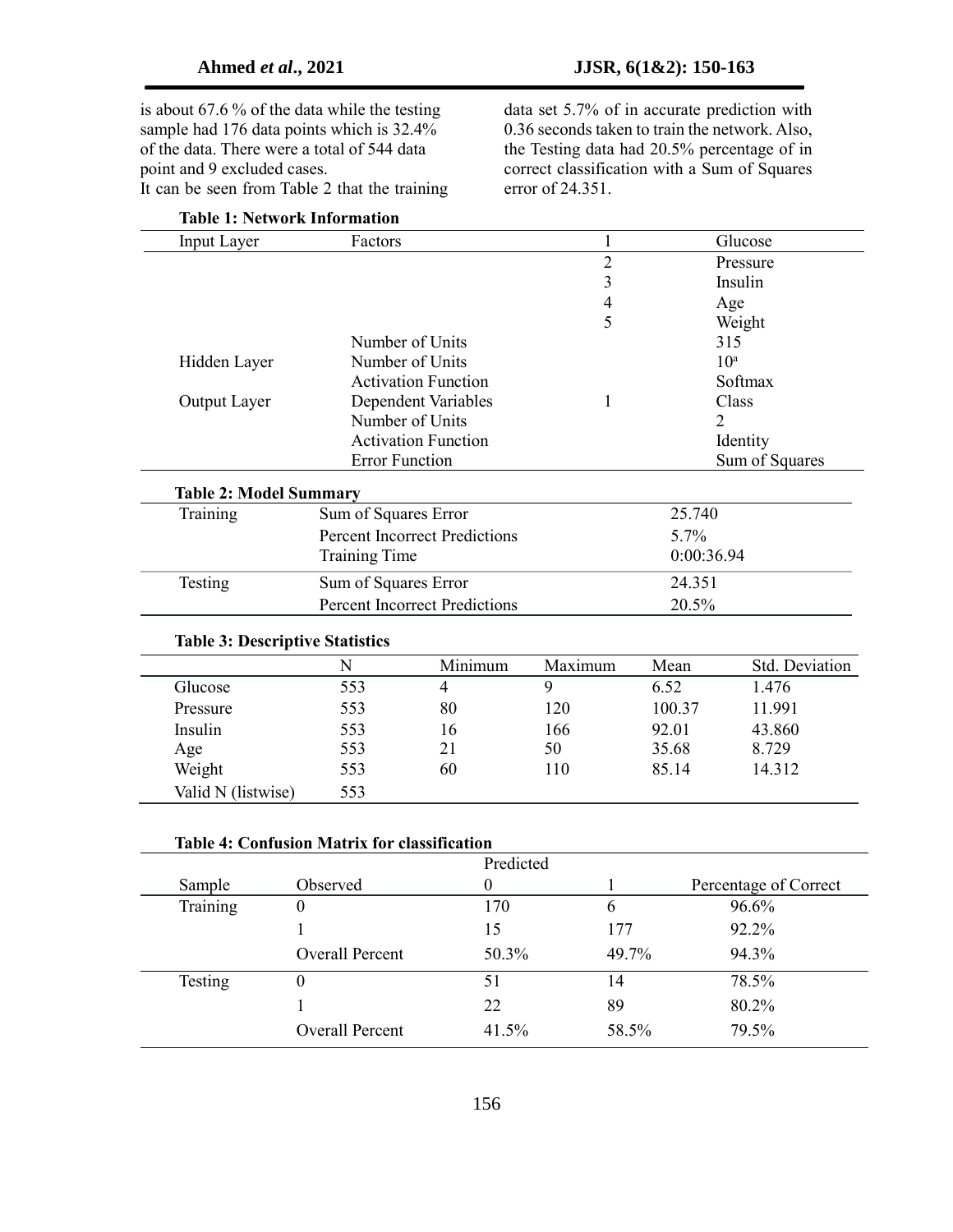

Figure 2. Receiver Operating Characteristics (ROC) plot

#### **Table 5. Area Under the ROC Curve.**

|       |   | Area  |  |
|-------|---|-------|--|
| Class | ν | 0.971 |  |
|       |   | 0.971 |  |

We observe from the ROC curve above that the curve is approaching the top left-hand corner which  $AUC =$ 1. From the table 5 above, for both class 0 and 1 the AUC = 0.971 which is strongly close to 1 and that means the diagnostic performance of the model (RBF) is strong.

For class 0 in the training sample, the network has 96.6 % correct classification and 92.2% correct classification for class 1. The testing sample has 78.5% correct classification and 80.2 % correct classification for classes 0 and 1 respectively. Overall, the training data was classified 94.3% correctly while the testing data was classified 79.5% correctly.

The study was carried out to see the classification power of the Gaussian RBF model. 553 records of data were collected on diabetic patients who were tested. The studied variables comprise of glucose level of each patient, diastolic pressure, insulin level, weight of each patient and their ages. The aim was to examine which of the two techniques classifies better. First, at the implementation stage, we chose to evaluate the method at its best performance, i.e. after optimization of

the modeling specifications. This required to understand the meaning of each learning parameter and to test its influence on final results. In the analysis, (70%) of the data was used to train the network and 30% were used for testing the trained network. In training, the percentage of incorrect prediction is 5.7% while the percentage of incorrect prediction in testing is 20.5%. Remarkably, Gaussian RBF predicts Diabetic patients with 94.3% in this study.

The study proposed a machine learning model based on Gaussian RBF model which classified patients into two groups: diabetes and non-diabetic. Numerous articles in the literature are devoted to identifying high-risk factors for diabetes as well as sophisticated classification of the condition. Zou *et al.* (2018) used dataset derived from physical examination at a hospital in Luzhou, China. The dataset consisted of 220,680 patients and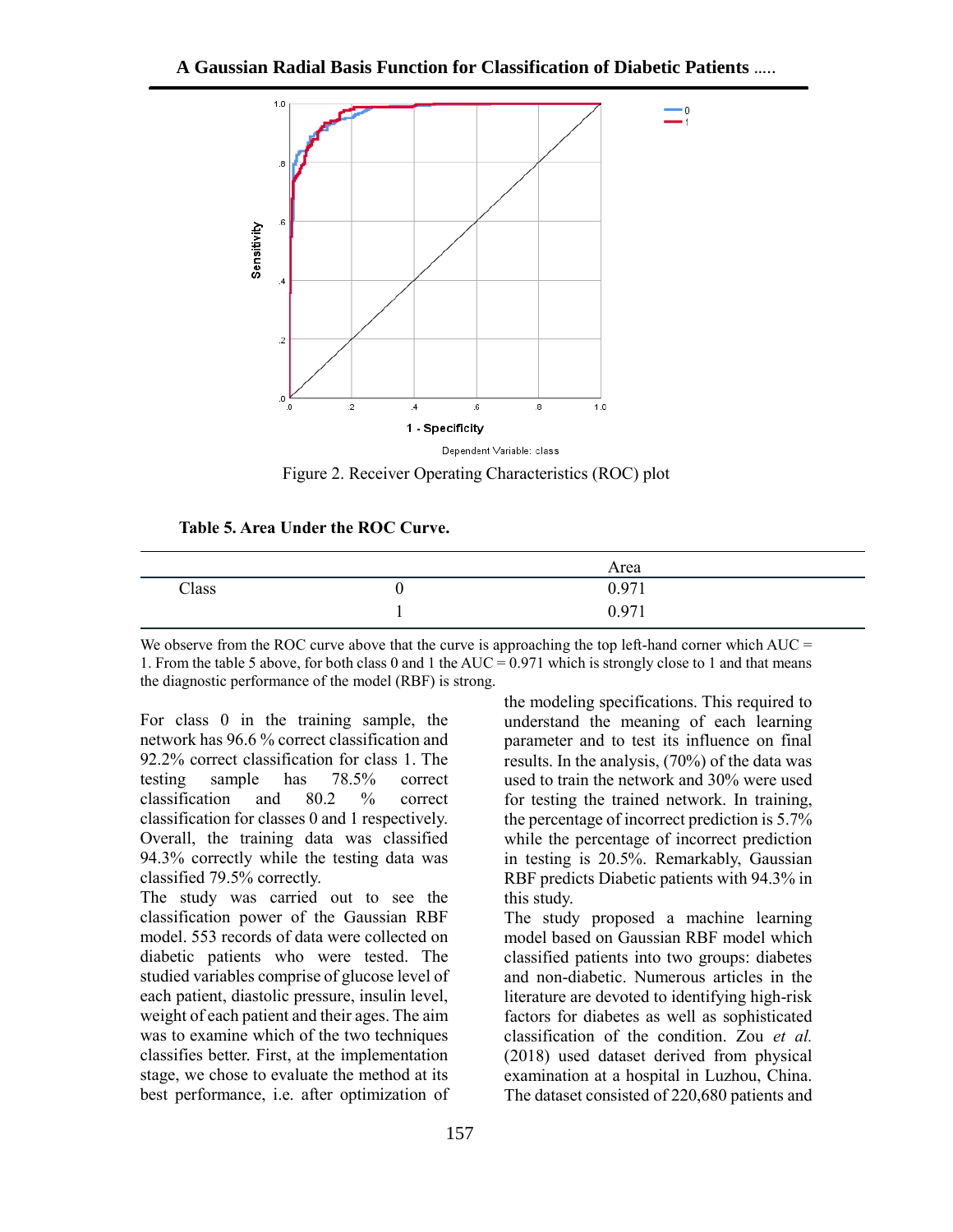had 14 attributes. 69% of the patients were diabetic, whereas 31% were not. The study used three classifiers to classify diabetic patients, reporting the RF-based classifier with the highest classification accuracy of 80.84%. In Maniruzzaman *et al.* (2017) study, classified diabetic patients using difference classification method, Gaussian process classification (GPC) was one of them. The study demonstrated that using a

GP-based classifier with a radial basis kernel (RBF) resulted in the highest classification accuracy of roughly 82%. Additional, Maniruzzaman *et al.* (2018) used eleven classifiers to classify diabetic patients. The result revealed that the RF-based feature selection technique with the RF-based classifier resulted in the best classification accuracy of 92.26%.

| <b>Authors</b>    | <b>Best Performing</b> | <b>Database</b>   | <b>Records</b> | Performance |
|-------------------|------------------------|-------------------|----------------|-------------|
|                   | <b>Classifier</b>      |                   |                |             |
| Zou et al. (2018) | RF                     | Hospital, Luzhou, | 220,680        | 80.84%      |
|                   |                        | China             |                |             |
| Maniruzzaman et   | Gaussian RBF           | PIDD              |                | 82%         |
| al. (2017)        |                        |                   |                |             |
| Maniruzzaman et   | RF                     | PIDD              |                | 92.26%      |
| al. (2017)        |                        |                   |                |             |
| Ahuja et al.      | MLP                    | PIDD              | 768            | 78.7%       |
| (2019)            |                        |                   |                |             |
| Sisodia and       | NB                     |                   |                | 76.30%      |
| Sisodia (2018)    |                        |                   |                |             |
| Yu et al. (2010)  | <b>SVM</b>             | 1999-2004 US      | 6214           | 83.50%      |
|                   |                        | <b>NHANES</b>     |                |             |
| Semerdjian<br>and | GB GB                  | 1999-2004 US      | 5515           |             |
| Frank (2017)      |                        | <b>NHANES</b>     |                |             |
| Mohapatra et al.  | <b>MLP</b>             |                   |                | 77.50%      |
| (2019)            |                        |                   |                |             |
| Pei et al. (2019) | DT                     |                   |                | 94.20%      |
| Maniruzzaman et   | RF                     | 2009-2012 US      | 6561           | 94.25%      |
| <i>al.</i> (2020) |                        | <b>NHANES</b>     |                |             |
| Proposed Study    | <b>RBF</b>             | Hospital, Yola,   | 553            | 94.30%      |
|                   |                        | Nigeria           |                |             |

|  |  |  |  |  | Table 5. Comparative analysis of previous works. |  |
|--|--|--|--|--|--------------------------------------------------|--|
|--|--|--|--|--|--------------------------------------------------|--|

Ahuja *et al.* (2019) used PIDD dataser with 768 observations and ten attributes. The result demonstrated that the MLP had the maximum classification accuracy of 78.70%. Moreover, Sisodia and Sisodia (2018) applied SVM, NB, and DT classifiers and found that the NB classifier had the best accuracy of 76.30%. Yu *et al.* (2010) developed an SVM model to categorise diabetes patients using data from the 1999– 2004 US NHANES. The results revealed that the SVMs with RBF kernels performed the best, with an accuracy of 83.50%. Similarly,

Semerdiian and Frank (2017) analysed 5515 total samples from the 1999–2004 NHANES dataset. They determined the most significant risk factors using RF with the Gradient boosting (GB) classifier performing the best. Furthermore, Mohapatra *et al.* (2019) employed MLP and discovered that it provided 77.50% classification accuracy and Pei *et al.* (2019) applied DT and reported a classification accuracy of 94.20 percent. Recently, Maniruzzaman *et al.* (2020) applied RF-based classifiers and achieves the highest of 94.25% (see Table 1). However, in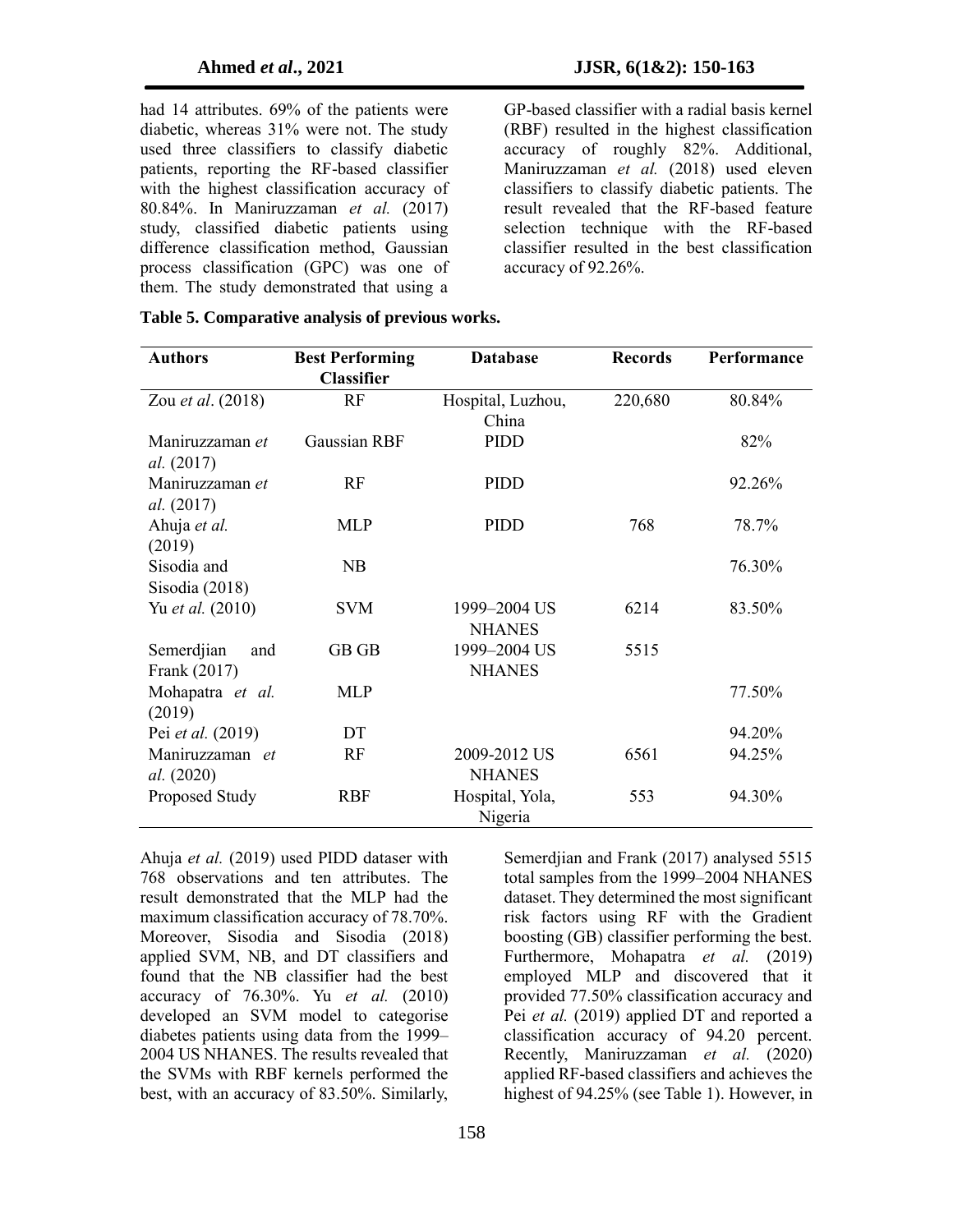this work, we used the RBF classifier and achieved the highest classification accuracy of 94.3%. Interestingly, this study supported the findings by Maniruzzaman *et al.* (2017) who demonstrated that using RBF yield better performance.

## **Conclusions**

Diabetes is one of the most commonly problems affecting people recently. It is a set of metabolic disorders characterised by elevated blood sugar levels. This study was tested in a machine learning-based system utilising an RBF classifier and demonstrated the highest classification accuracy. Our results indicated that our model achieved 94.25% classification accuracy. Additionally, a comparison analysis was performed with existing studies and our model slightly outperformed other classifiers. It would be intriguing to see other types of medical data classified similarly in the future, thereby establishing a cost-effective and time-saving solution for both diabetic patients and physicians.

## **Acknowledgment**

We express our appreciation to Dr. S. S Abdulkadir, Department of Statistics and Operations research, Modibbo Adama University, Yola, Adamawa State, Nigeria, for guidance throughout the study. We also appreciate Federal Medical Center, Yola, for providing us with data to carry out the study.

## **References**

- Ahuja, R., Vivek, V., Chandna, M., Virmani, S. and Banga, A. (2019). Comparative study of various machine learning algorithms for prediction of insomnia. In *Advanced classification techniques for healthcare analysis.* IGI Global. pp. 234-257.
- Ambilwade, R. P., & Manza, R. R. (2016, December). Prognosis of diabetes using fuzzy inference system and multilayer perceptron. In *2016 2nd International Conference on Contemporary Computing and Informatics (IC3I)* (pp. 248-252). IEEE.
- Amirian, M., & Schwenker, F. (2020). Radial basis function networks for convolutional neural networks to learn similarity distance metric and improve

interpretability. *IEEE Access*, *8*, 123087-123097.

- Amirian, M., Kächele, M. and Schwenker, F. (2016). Using radial basis function neural networks for continuous and discrete pain estimation from biophysiological signals. In *IAPR Workshop on Artificial Neural Networks in Pattern Recognition* Springer, Cham. pp. 269-284.
- Bhattacharyya, D. and Hazarika (2006). Data mining  $&$  arti cial intelligence: Trends & future directions (1st ed.), Narosa Pub House.
- Bose, I. and Pal, R. (2006). Predicting the survival or failure of click-and-mortar corpora-tions: A knowledge discovery approach. Eur. J. Operat. Res., 174: 959- 982.
- Broomhead D. S. and Lowe D. (1988), "Multivariable functional interpolation and adaptive networks," *Complex Systems*, 2(3): 321–355
- Brown M., Harris C. J., and Parks P. C. (1993). The interpolation capabilities of the binary CMAC. *Neural Networks*, 6(3): 429–440.
- Chandamona, M. and Ponperisasmy, D. (2016). Improved analysis of data mining techniques on medical data. *Int. J. Nano Corr Sci and Eng.* 3: 85-90.
- Chao, S. and Wong, F. (2009). An incremental decision tree learning methodology regarding attributes in medical data mining. Proceedings of the Eighth International Conference on Machine Learning and Cybernetics, Baoding.
- Chinenye, S., Uloko, A.E., Ofoegbu, E., Fasanmade, F., Fasanmade, S., Ogbera, A. O. and Ogugua (2011). Profile of Nigerians with diabetes mellitus. Nigerian Medical Practitioner (in press).
- Cotter N. E. and Guillerm T. J. (1992), The CMAC and a theorem of Kolmogorov. *Neural Networks*, 5(2): 221–228, 1992.
- Dehghan, M., and Mohammadi, V. (2014). The numerical solution of Fokker– Planck equation with radial basis functions (RBFs) based on the meshless technique of Kansa׳ s approach and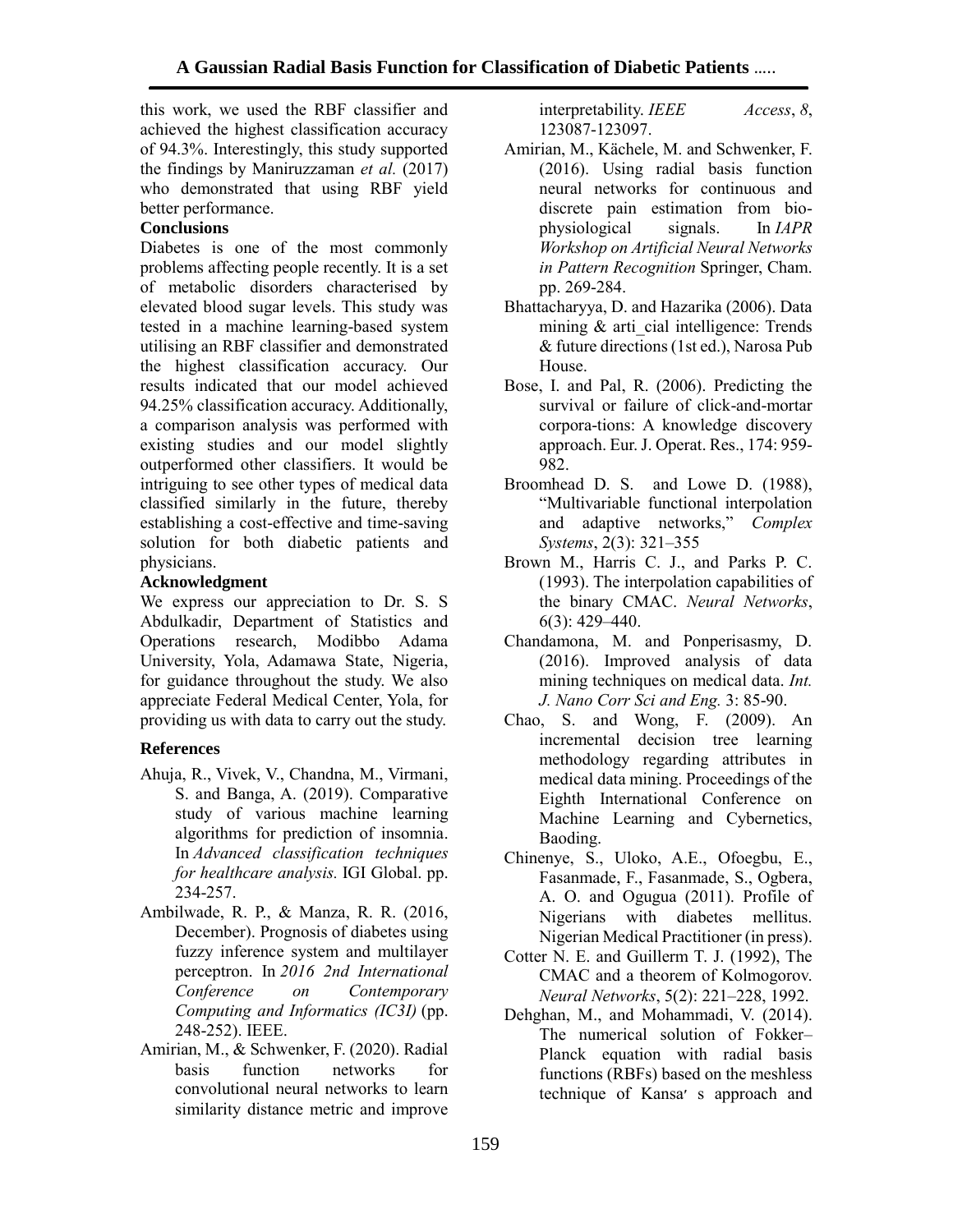Galerkin method. *Engineering Analysis with Boundary Elements*, 47: 38-63.

- Er, M. J., Wu, S., Lu, J., and Toh, H. L. (2002). Face recognition with radial basis function (RBF) neural networks. *IEEE transactions on neural networks*, 13(3): 697-710.
- Goodwin, L., Prather, J., and Schlitz, K. (1997). Data mining issues for improved birth out-comes. *Biomed. Science Instrum,* 34: 291-296.
- Haibinf, M., Zhang, J. and Fan, Y. J. (2004). Mining frequent patterns based in  $IS+\Box$ Tree. IEEE: 1208-1213.
- Ilayaraja, M. and Alagappa (2013). Mining medical data to identify frequent diseases using Apriori algorithm. IEEE: 1-6.
- Karegar, M. and Isazadeh, F. (2008). Data mining by probability-based patterns, 353-360.
- Karegowda, A.G. and Jayaram, M.A. (2009). Cascading GA & CFS for feature subset selection in medical data mining. IEEE: 1-4.
- Klaseen M, and Pao Y. H. (1990). The functional link net in structural pattern recognition," In *Proceedings of the IEEE Region Conference on Computer and Communication Systems (IEEE TENCON '90)*, Hong Kong, September 1990. vol. 2, pp. 567–571,
- Kubat, M. (1998). Decision trees can initialize radial-basis function networks. *IEEE Transactions on Neural Networks*, 9(5), 813-821.
- Li, Y., Cui, W. G., Huang, H., Guo, Y. Z., Li, K., & Tan, T. (2019). Epileptic seizure detection in EEG signals using sparse multiscale radial basis function networks and the Fisher vector approach. *Knowledge-Based Systems*, 164: 96-106.
- Lowe D. (1995). On the use of nonlocal and non-positive definite basis functions in radial basis function networks," in *Proceedings of the 4th International Conference on Artificial Neural Networks*, Cambridge, UK, pp. 206– 211.
- Maniruzzaman, M., Kumar, N., Abedin, M.

M., Islam, M. S., Suri, H. S., El-Baz, A. S., & Suri, J. S. (2017). Comparative approaches for classification of diabetes mellitus data: Machine learning paradigm. *Computer methods and programs in Biomedicine*, 152 23-34.

- Maniruzzaman, M., Rahman, M. J., Ahammed, B., and Abedin, M. M. (2020). Classification and prediction of diabetes disease using machine learning paradigm. *Health Information Science and Systems*, 8(1): 1-14.
- Maniruzzaman, M., Rahman, M. J., Al-MehediHasan, M., Suri, H. S., Abedin, M. M., El-Baz, A. and Suri, J. S. (2018). Accurate diabetes risk stratification using machine learning: role of missing value and outliers. *Journal of Medical Systems*, 42(5): 1-17.
- Micchelli C. A. (1986), "Interpolation of scattered data: distance matrices and conditionally positive definite functions," *Constructive Approximation*, 2(1): 11–22.
- Mohapatra, S. K., Swain, J. K., & Mohanty, M. N. (2019). Detection of diabetes using multilayer perceptron. In *International conference on intelligent computing and applications* (pp. 109-116). Springer, Singapore.
- Moody, J., and Darken, C. J. (1989). Fast learning in networks of locally-tuned processing units. *Neural computation*, 1(2): 281-294.
- Nicodemou, V. C., Oikonomidis, I. and Argyros, A. (2020). Single-shot 3D hand pose estimation using radial basis function networks trained on synthetic data. *Pattern Analysis and Applications*, *23*(1), 415-428.
- Pampel, F. C. (2000). Logistic regression: A Prier. Sage publications, Thousand Oaks, CA.
- Pei, D., Zhang, C., Quan, Y., and Guo, Q. (2019). Identification of potential type II diabetes in a Chinese population with a sensitive decision tree approach. *Journal of Diabetes Research*, 2019:1-7
- Perveen, S., Shahbaz, M., Keshavjee, K. and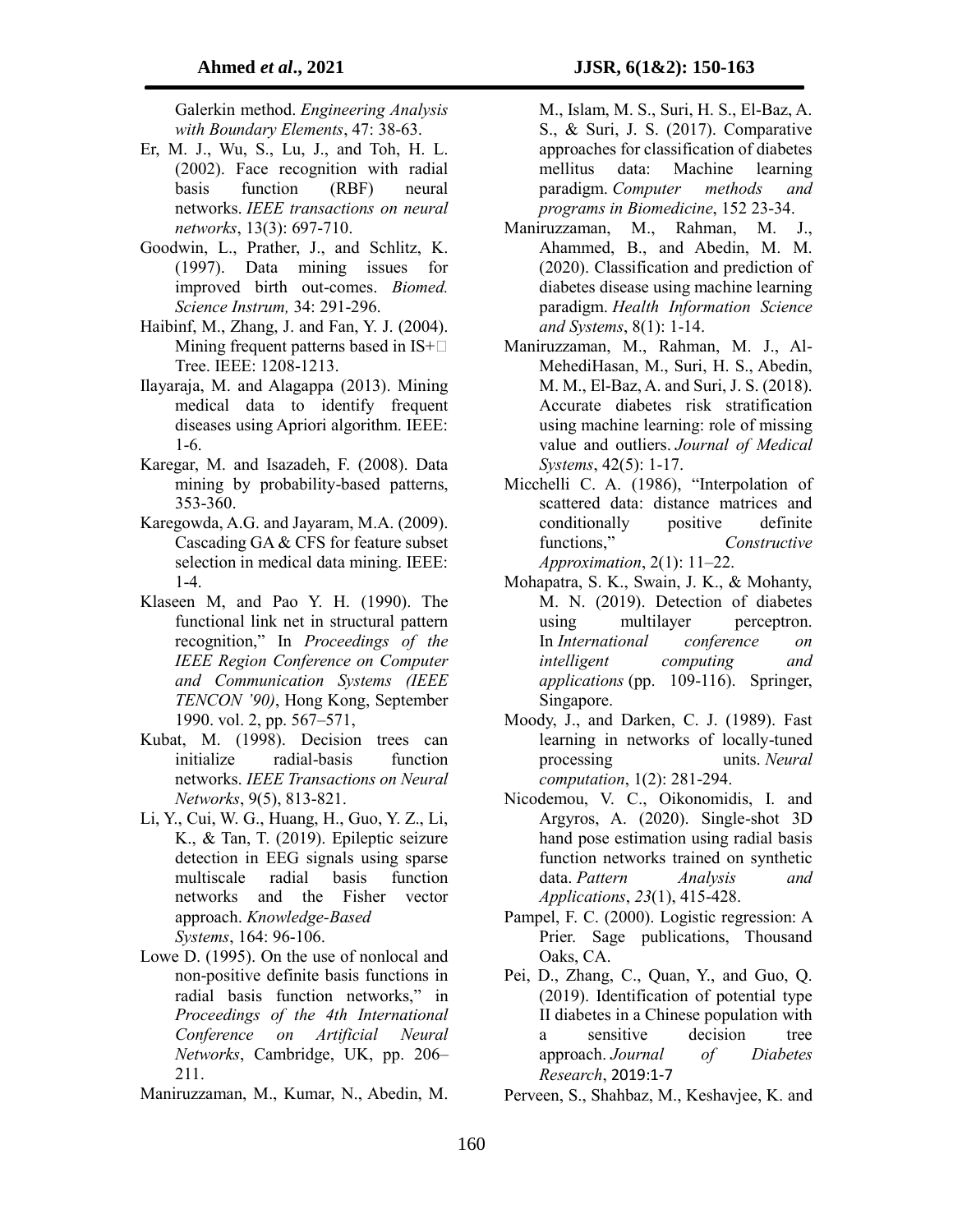Guergachi, A. (2018). Metabolic syndrome and development of diabetes mellitus: Predictive modeling based on machine learning techniques. *IEEE Access*, 7: 1365-1375.

- Podgorelec, V. and Maribor, H.M. (2005). Improving mining of medical data by outliers' predictions. IEEE: 1-6.
- Poggio T., and Girosi F (1990), "Networks for approximation and learning," *Proceedings of the IEEE*, 78(9): 1481– 1497.
- Powell M. J. D (1987), "Radial basis functions for multivariable interpolation: a review," in *Algorithms for Approximation*, J. C. Mason and M. G. Cox, Eds., vol. 10 of *Institute of Mathematics & Its Applications Conference Series*, Oxford University Press, Oxford, UK, pp. 143–167.
- Prather, J.C., Lobach, D.F., Goodwin, L.K. and Edward, W.H. (1997). Medical data mining: Knowledge discovery in a clinical data warehouse. American Medical Informatics Association.
- Sarwar, M. A., Kamal, N., Hamid, W. and Shah, M. A. (2018, September). Prediction of diabetes using machine learning algorithms in healthcare. In *2018 24th International Conference on Automation and Computing (ICAC)*. IEEE. (pp. 1-6).
- Schwenker, F., and Dietrich, C. (2000). Initialization of radial basis function networks using classification trees. *Neural Network World*, 10(3): 473-482.
- Schwenker, F., Kestler, H. A., and Palm, G. (2001). Three learning phases for radialbasis-function networks. *Neural networks*, 14(4-5): 439-458.
- Schwenker, F., Kestler, H. A., Palm, G., and Hoher, M. (1994). Similarities of LVQ and RBF learning-a survey of learning rules and the application to the classification of signals from highresolution electrocardiography. In *Proceedings of IEEE International Conference on Systems, Man and Cybernetics.* 1: 646-651.

Semerdjian, J., and Frank, S. (2017). An

ensemble classifier for predicting the onset of type II diabetes. *arXiv preprint arXiv:1708.07480*.

- Singh, A.S. and Masuku, M.B. (2014). Sampling techniques and determination of sample size in applied statistics research: An overview. *International Journal of Economics, Commerce and Management*, 2(11):1-22.
- Sisodia, D., and Sisodia, D. S. (2018). Prediction of diabetes using classification algorithms. *Procedia Computer Science*, 132: 1578-1585.
- Sohail, M.N., Ren, J.D., Uba, M.M. and Irshad, M. (2017). A comprehensive look at data mining techniques. Contributing to medical data growth: A survey of research reviewers. In: Patnaik S., Jain V. (eds), Recent Developments in Intelligent Computing, Communication and on the prevalence of diabetes mellitus in the North-Western Part of Nigeria 10<br>Devices. Advances in Intelligent Devices. Advances Systems and Computing, Springer, Singapore. 752 pp
- Stephen, V. (1997). Selecting and Interpreting measures of thematic classification accuracy. Remote Sensing of Environment, 77-89.
- Stoffel, M., Gulakala, R., Bamer, F. and Markert, B. (2020). Artificial neural networks in structural dynamics: A new modular radial basis function approach vs. convolutional and feedforward topologies. *Computer Methods in Applied Mechanics and Engineering*, 364, 112-989.
- Syed, S., Raza, A. and Meng, K. (2002). Symbolic exposition of medical datasets: A data-mining workbench to inductively derive data-de\_ning symbolic rules. pp. 1-6.
- Tang, P.H. and Tseng, M.H. (2009). Medical data mining using BGA & RGA for weighting of features in Fuzzy KNN classification. IEEE, 5: 1-6.
- Thomas, H. and Paul, L. (2005). Statistics: Methods and Applications (1st ed). Stata Soft, Inc.
- Uba, M.M., Asiribo, O.E. and Sohail, M.N.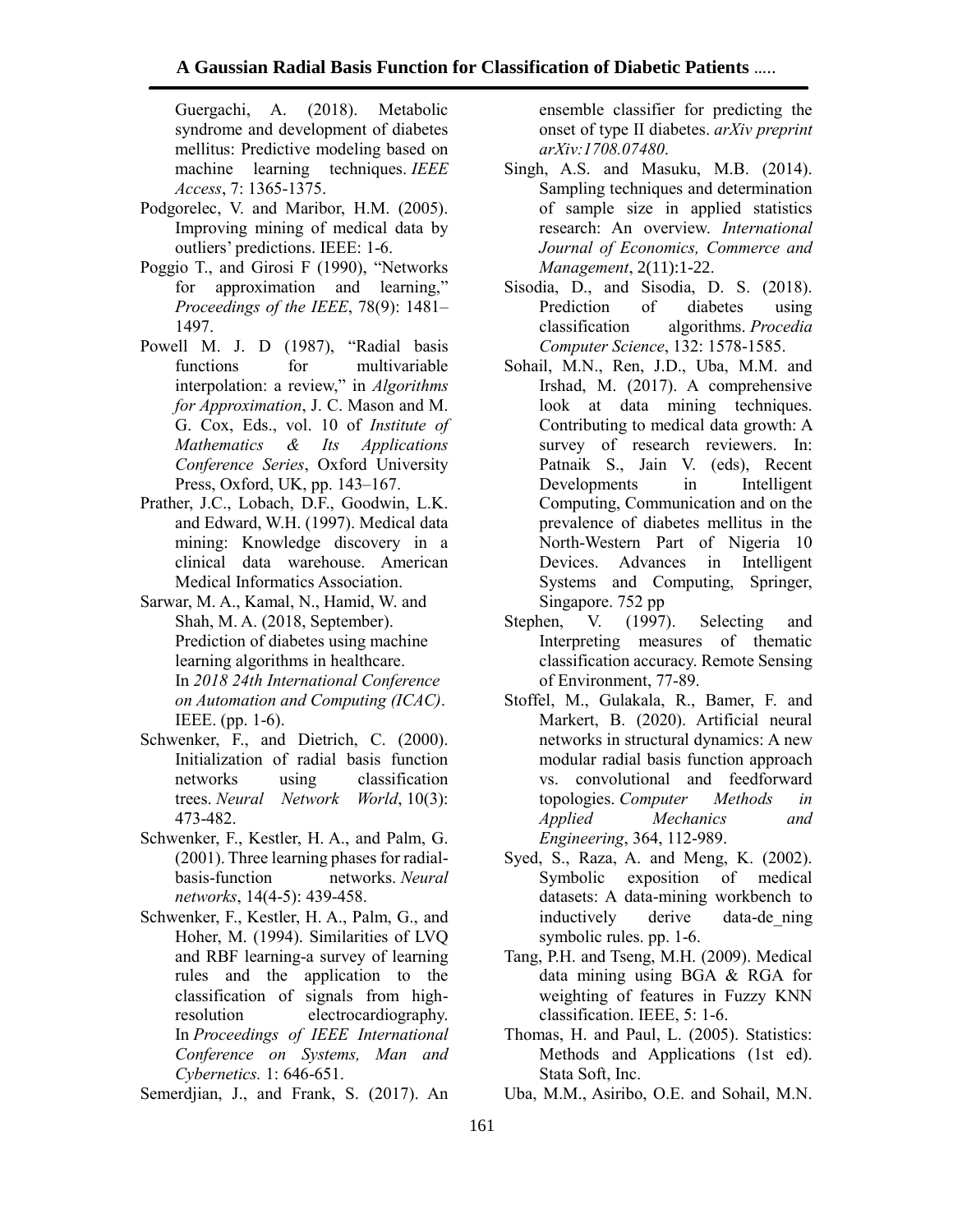(2017). Application of logistic regression modelling using fractional polynomials of grouped continuous covariates.

- Uloma, A., Maurice, C. A., Godswill, A. N. and Dennis, O. U. (2014). Sociodemographic determinants of the knowledge of diabetes mellitus in Onitsha-North Local Government Area, Anambra State, Nigeria. *Determinants of Knowledge of Diabetes Mellitus Orient Journal of Medicine,* 26: 1-32.
- Wang, Q., Cao, W., Guo, J., Ren, J., Cheng, Y., and Davis, D. N. (2019). DMP\_MI: an effective diabetes mellitus classification algorithm on imbalanced data with missing values. *IEEE Access*, *7*, 102232-102238.
- Wang, S. and Zhou, G.G. (2005). Application of fuzzy clusters analysis for medical image data mining. *IEEE*, 2: 1-6.
- Witten I., Frank and Hall, M. (2011). Data Mining: Practical Machine Learning Tools & Techniques, Google e-book.
- Xue, W. and Yanan S. Y. (2006). Research and application of data mining in traditional Chinese medical clinic diagnosis. *IEEE*, 4: 1-4.
- Yu, W., Liu, T., Valdez, R., Gwinn, M. and Khoury, M. (2010). Application of support vector machine modeling for prediction of common diseases: the case of diabetes and pre-diabetes *BMC Medical Informatics and Decision Making.* 10:16-23
- Zhao, Z., Lou, Y., Chen, Y., Lin, H., Li, R. and Yu, G. (2019). Prediction of interfacial interactions related with membrane fouling in a membrane bioreactor based on radial basis function artificial neural network (ANN). *Bioresource Technology*, 282: 262-268.
- Zou, Q., Qu, K., Luo, Y., Yin, D., Ju, Y. and Tang, H. (2018). Predicting diabetes mellitus with machine learning techniques. *Front Genet* 9: 5-15

#### **Appendix I**

SPSS Command: RBF dependent variable  $[(MLEVEL = {S})]$  [dependent variable...]  ${O}$  $\{N\}$  [BY factor list] [WITH covariate list]  $[/EXCEPT VARIABLES = \text{variables}]$ [/RESCALE [COVARIATE = {STANDARDIZED\*\*}] [DEPENDENT = {STANDARDIZED\*\*}]] {NORMALIZED } {NORMALIZED } {ADJNORMALIZED } {ADJNORMALIZED } {NONE } {NONE }  $[/PARTITION \{TRAINING = \{70^{**} \} \} \text{TESTING} = \{30^{**} \} \text{HOLDOUT} = \{0^{**} \}$  {number} {number} {number}  ${VARIABLE = varname}$  $[/ARCHITECTURE$   $[$ { $[MINUNITS =$  {AUTO\*\* } MAXUNITS = {AUTO\*\* }]}] {integer} {integer}  ${NUMUNITS = integer}$  }  $[HIDDENFUNCTION = {NRBF**}]$ ]  $\{ORBF\}$